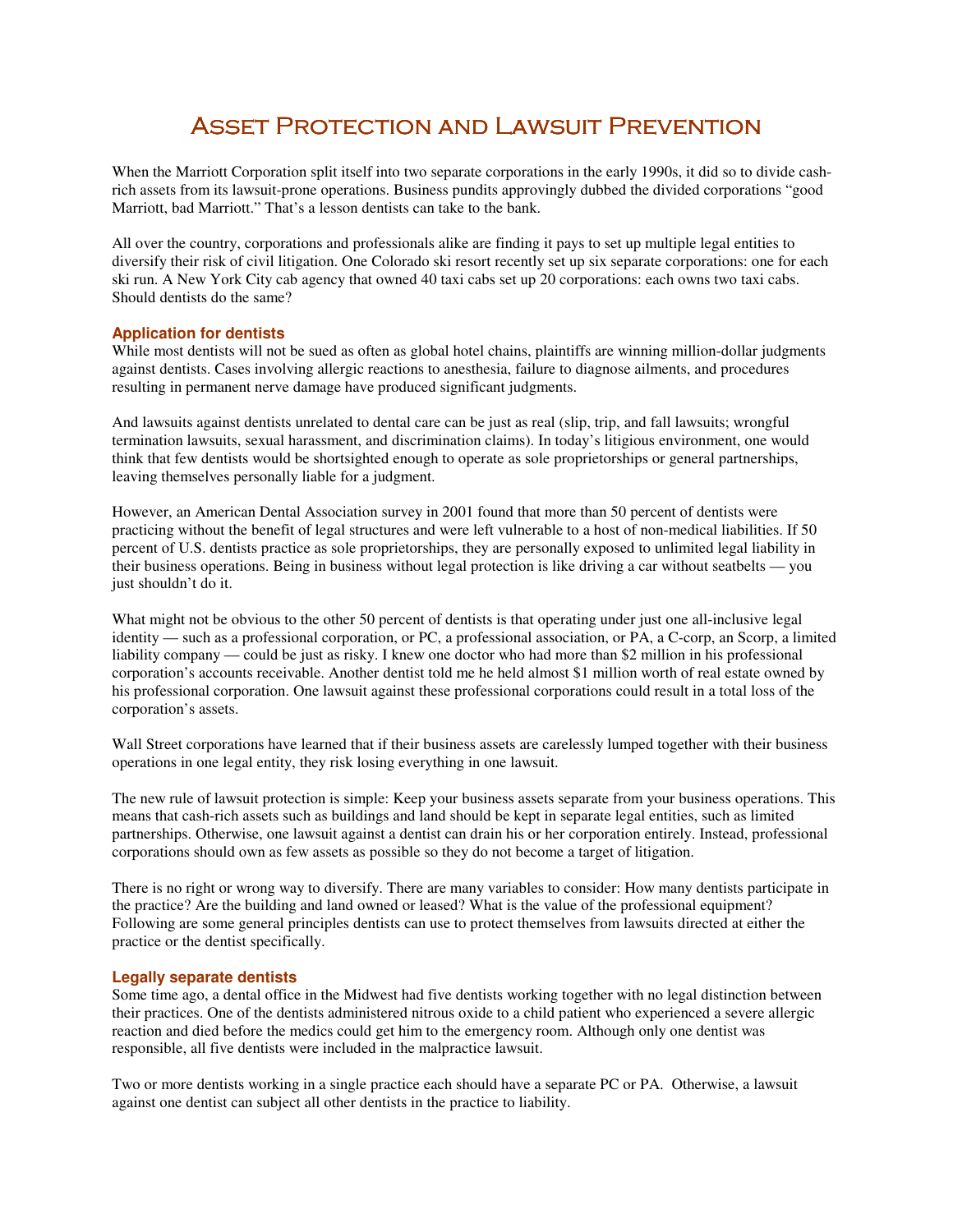#### **Legally separate the property from the practice**

If you own land, buildings, or both, talk to your legal advisor about holding them in a distinct legal entity from your dental practice. If the same corporation owns property and operates the business, both are jeopardized by one lawsuit. Just as Marriott divided its assets into two corporations, you can limit what assets are exposed to a lawsuit by dividing your real property from your professional practice.

My entity of choice for holding assets is a limited partnership, or LP. Your LP then leases the land, building, or dental equipment it owns to your professional practice corporation. Your professional practice corporation now owns no assets, but functions as your operating company: it employs your employees, pays expenses, bills insurance companies, and collects fees. Now, when a patient sues your professional corporation, it has no assets to be seized in the lawsuit.

#### **Legally separate equipment from practice**

Depending on the value of the equipment in your practice, you might want to use the same principle in owning your office equipment. If everything from the lobby chairs to the digital X-ray machine is owned by your LP and leased to the practice, then all of your business assets are insulated from lawsuits. With the fast rate at which dental equipment traditionally depreciates, however, smaller offices may find this unnecessary.

Let's say a dental office owns \$200,000 in new equipment. That year, a lawsuit against the dental practice forces a sale of the dental equipment to pay the judgment. One lawsuit effectively shuts down the dental practice. In a different scenario, let's say the same dental practice is sued, but this time all of its assets are owned by a separate entity — your limited partnership. Under this scenario, a plaintiff's attorney cannot touch the business assets. If the dental corporation is shut down, the dentist is free to reopen under a different corporation and lease all the same equipment back to the new practice without losing a cent.

## **Legally separate family life from the practice**

"Too many dentists operate their practices like a family business," says Dr. Larry Caplin, CEO of National Dental Company, a professional services organization that assists dentists in setting up their business operations. Having advised thousands of dentists on setting up their business and legal structures, Caplin observes that this area "trips up" more dentists than any other.

"If dentists want to have corporations, they need to run them like corporations. This means yearly meetings of corporate officers. It means minutes are recorded and filed at all meetings. And above all, it means spouses cannot go grocery shopping with the corporation's checkbook." Dr. Caplin is dead on. Courts can "pierce the corporate veil" all too easily when dentists are lazy about attending to the details of their PCs.

In case after case, dentists open themselves up for trouble when they mingle their family finances with their dental business. I knew of one dentist who sometimes treated patients in his home. This is legal suicide in the case of a lawsuit.

Also, remember that liability insurance is not perfect. Judgments may not be entirely covered by insurance policies because of payout caps or exclusions. Consider Dr. Schreiner, whose insurance carrier decided that a lawsuit filed against him fell under a policy exclusion. This Wisconsin oral surgeon was held personally responsible for more than \$300,000 in a judgment. The lesson is clear: Although you may faithfully pay your malpractice premiums, nevertheless, you could have to pay a large judgment with your personal assets.

In the past, dentists sometimes tried to protect their homes from lawsuits by deeding it to their spouses. But courts now consider deeding your house to your spouse in response to a lawsuit to be a form of fraud in most states. For this reason, a growing number of dentists title their homes, savings accounts, and investments to separate legal entities. Much like dividing land and buildings from a dental practice, some dentists wisely title their family assets to trusts, limited partnerships, or corporations. If your home is owned by a correctly drafted legal entity, it is much harder for a court to seize.

Some forms of ownership, such as the LP, even can serve as a deterrent from lawsuits ever being filed against you. An LP includes wording that not only makes assets held in the partnership almost impossible to seize, but also may